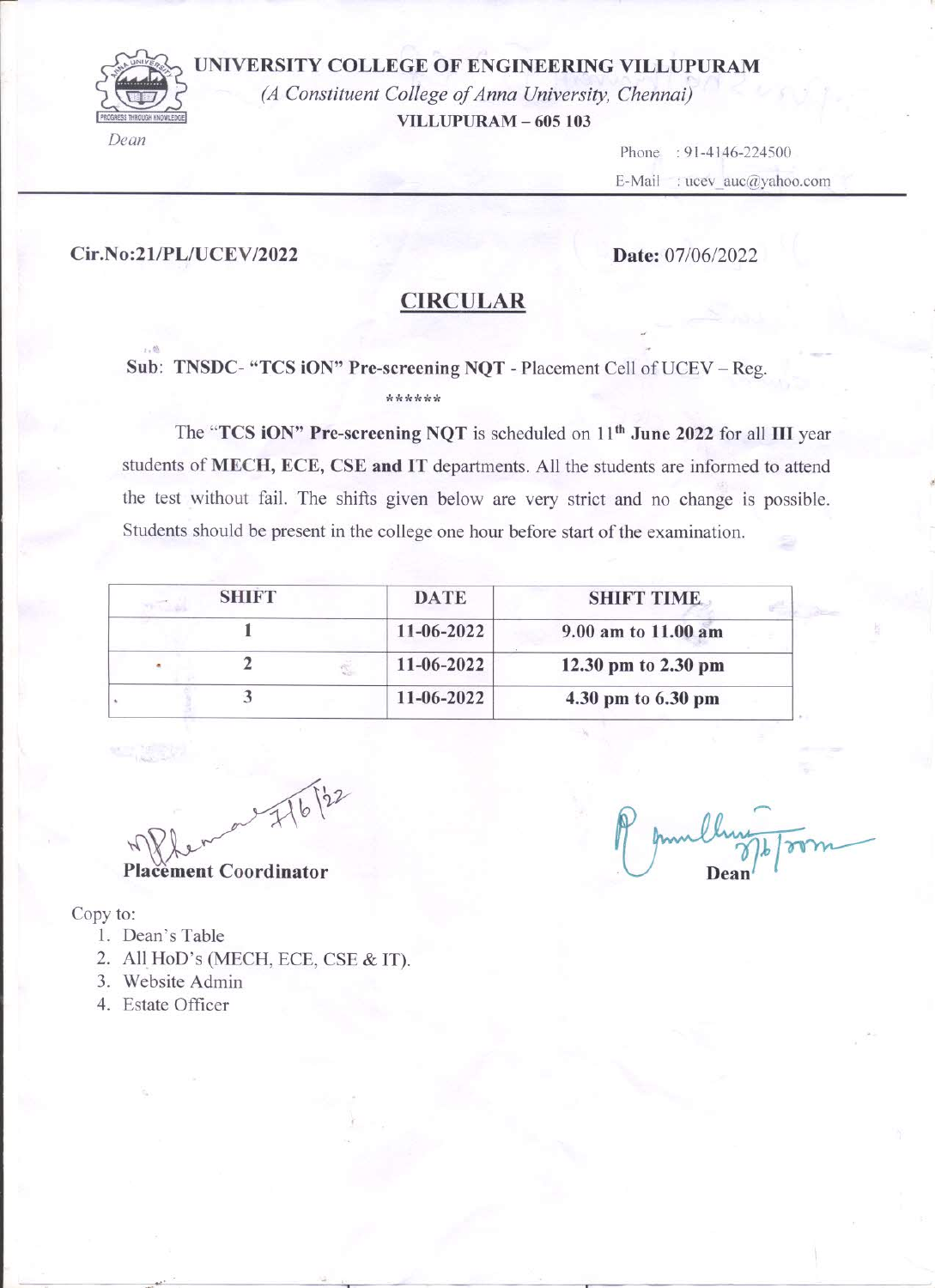|                          | UNIVERSITY COLLEGE OF ENGINEERING VILLUPURAM |                                                       |                       |              |            |  |  |
|--------------------------|----------------------------------------------|-------------------------------------------------------|-----------------------|--------------|------------|--|--|
|                          |                                              | TCS iON Pre-Screening NQT (Shift-1: 9.00 am to 11 am) |                       |              |            |  |  |
| SI.                      | <b>NQT Registration</b>                      | <b>Email Id</b>                                       | <b>Display Name</b>   | <b>Shift</b> | Dept       |  |  |
|                          | NQT22051222623                               | vigneshwarip@gmail.com                                | Vigneshwari           | Shift 1      | <b>CSE</b> |  |  |
| $\overline{c}$           | NQT22051224235                               | akasheeswetha@gmail.com                               | Aakash N              | Shift 1      | <b>CSE</b> |  |  |
| $\overline{\mathbf{3}}$  | NQT22051224236                               | abiramivpm20@gmail.com                                | Abirami S             | Shift 1      | <b>CSE</b> |  |  |
| $\overline{\mathcal{L}}$ | NQT22051224237                               | akashprabu911@gmail.com                               | <b>Ahash Pravin P</b> | Shift 1      | <b>CSE</b> |  |  |
| 5                        | NQT22051224238                               | iamakshayark@gmail.com                                | Akshaya R             | Shift 1      | <b>CSE</b> |  |  |
| $\overline{6}$           | NQT22051224239                               | akshaya.ravikumar2001@gmail.com Akshaya R             |                       | Shift 1      | <b>CSE</b> |  |  |
| $\overline{7}$           | NQT22051224240                               | hardikarun227@gmail.com                               | Arun A                | Shift 1      | <b>CSE</b> |  |  |
| $\boldsymbol{8}$         | NQT22051224241                               | ayyanark261120@gmail.com                              | Ayyanar K             | Shift 1      | <b>CSE</b> |  |  |
| $\overline{9}$           | NQT22051224242                               | balaji.ucev@gmail.com                                 | Balaji V              | Shift 1      | <b>CSE</b> |  |  |
| 10                       | NQT22051224243                               | bharathiarjunan $23$ @gmail.com                       | Bharathi A            | Shift 1      | <b>CSE</b> |  |  |
| 11                       | NQT22051224244                               | hichandrug12@gmail.com                                | Chandrasekaran G      | Shift 1      | <b>CSE</b> |  |  |
| 12                       | NQT22051224245                               | deepakmuthu03@gmail.com                               | Deepak M              | Shift 1      | <b>CSE</b> |  |  |
| 13                       | NQT22051224246                               | dhamodharancs313@gmail.com                            | Dhamodharan C         | Shift 1      | <b>CSE</b> |  |  |
| 14                       | NQT22051224247                               | dineshkumar77582@gmail.com                            | Dinesh Kumar P        | Shift 1      | <b>CSE</b> |  |  |
| 15                       | NQT22051224248                               | elumalaiv72002@gmail.com                              | Elumalai V            | Shift 1      | <b>CSE</b> |  |  |
| 16                       | NQT22051224249                               | geethaucev@gmail.com                                  | Geetha P              | Shift 1      | <b>CSE</b> |  |  |
| 17                       | NQT22051224250                               | girupanethi11092001@gmail.com                         | Girupanethi K         | Shift 1      | <b>CSE</b> |  |  |
| 18                       | NQT22051224251                               | gokul252002@gmail.com                                 | Gokul Raj V           | Shift 1      | <b>CSE</b> |  |  |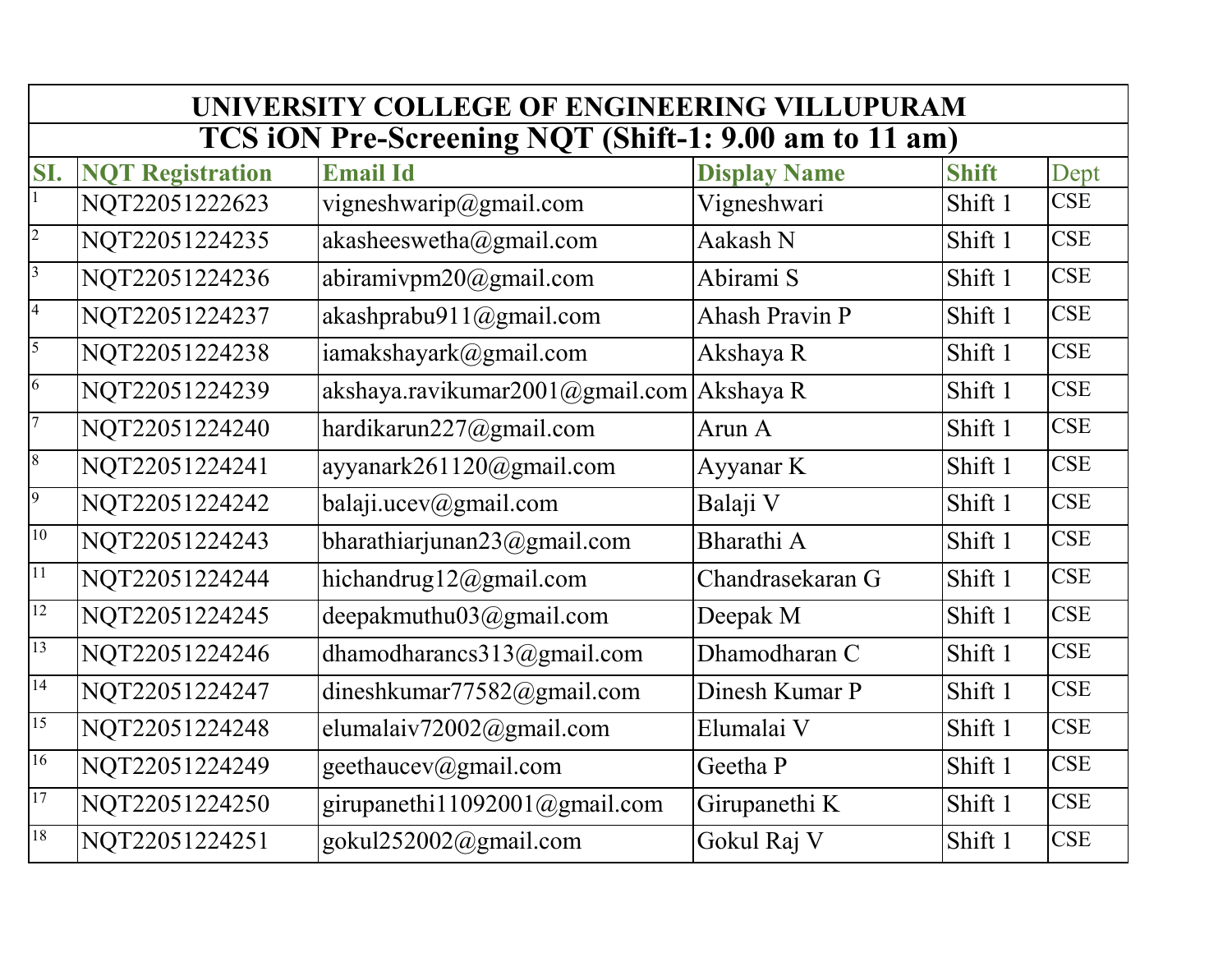| 19              | NQT22051224252 | dhavagopi $8816$ @gmail.com      | Gopi D           | Shift 1 | <b>CSE</b> |
|-----------------|----------------|----------------------------------|------------------|---------|------------|
| 20              | NQT22051224253 | hariharansg2001@gmail.com        | Hariharan S      | Shift 1 | <b>CSE</b> |
| 21              | NQT22051224254 | harisundhar $1201$ @gmail.com    | Harisundhar P    | Shift 1 | <b>CSE</b> |
| 22              | NQT22051224255 | janayuva0@gmail.com              | Janarthanan S    | Shift 1 | <b>CSE</b> |
| 23              | NQT22051224256 | jasminek0208@gmail.com           | Jasmine K        | Shift 1 | <b>CSE</b> |
| 24              | NQT22051224257 | kkanagaraj2002@gmail.com         | Kanagaraj K      | Shift 1 | <b>CSE</b> |
| $\overline{25}$ | NQT22051224258 | logeshpalani1803@gmail.com       | Logesh P         | Shift 1 | <b>CSE</b> |
| 26              | NQT22051224259 | manisenthil $002$ @gmail.com     | Manikandan S     | Shift 1 | <b>CSE</b> |
| 27              | NQT22051224260 | manikandan.s201001@gmail.com     | Manikandan S     | Shift 1 | <b>CSE</b> |
| 28              | NQT22051224261 | rnivethitha52@gmail.com          | Nivethitha R     | Shift 1 | <b>CSE</b> |
| 29              | NQT22051224262 | pradeepankarunanithi2001@gmail.c | Pradeepan K      | Shift 1 | <b>CSE</b> |
| 30              | NQT22051224263 | prasanth $812001@g$ mail.com     | Prasanth A       | Shift 1 | <b>CSE</b> |
| 31              | NQT22051224264 | prashanthvj $2002$ @gmail.com    | Prasanth R       | Shift 1 | <b>CSE</b> |
| 32              | NQT22051224265 | samathraja778@gmail.com          | Raja K           | Shift 1 | <b>CSE</b> |
| 33              | NQT22051224266 | ringijoylin@gmail.com            | Ringijoylin T    | Shift 1 | <b>CSE</b> |
| 34              | NQT22051224267 | schandrus2001@gmail.com          | Sagaya Chandru S | Shift 1 | <b>CSE</b> |
| 35              | NQT22051224268 | sakthipgopi2002@gmail.com        | Sakthi P         | Shift 1 | <b>CSE</b> |
| 36              | NQT22051224269 | santhoshanu31@gmail.com          | Santhoshkumar S  | Shift 1 | <b>CSE</b> |
| 37              | NQT22051224270 | ksriramofficial727@gmail.com     | Sriram K         | Shift 1 | <b>CSE</b> |
| 38              | NQT22051224271 | sudhaman2412@gmail.com           | Sudhaman T       | Shift 1 | <b>CSE</b> |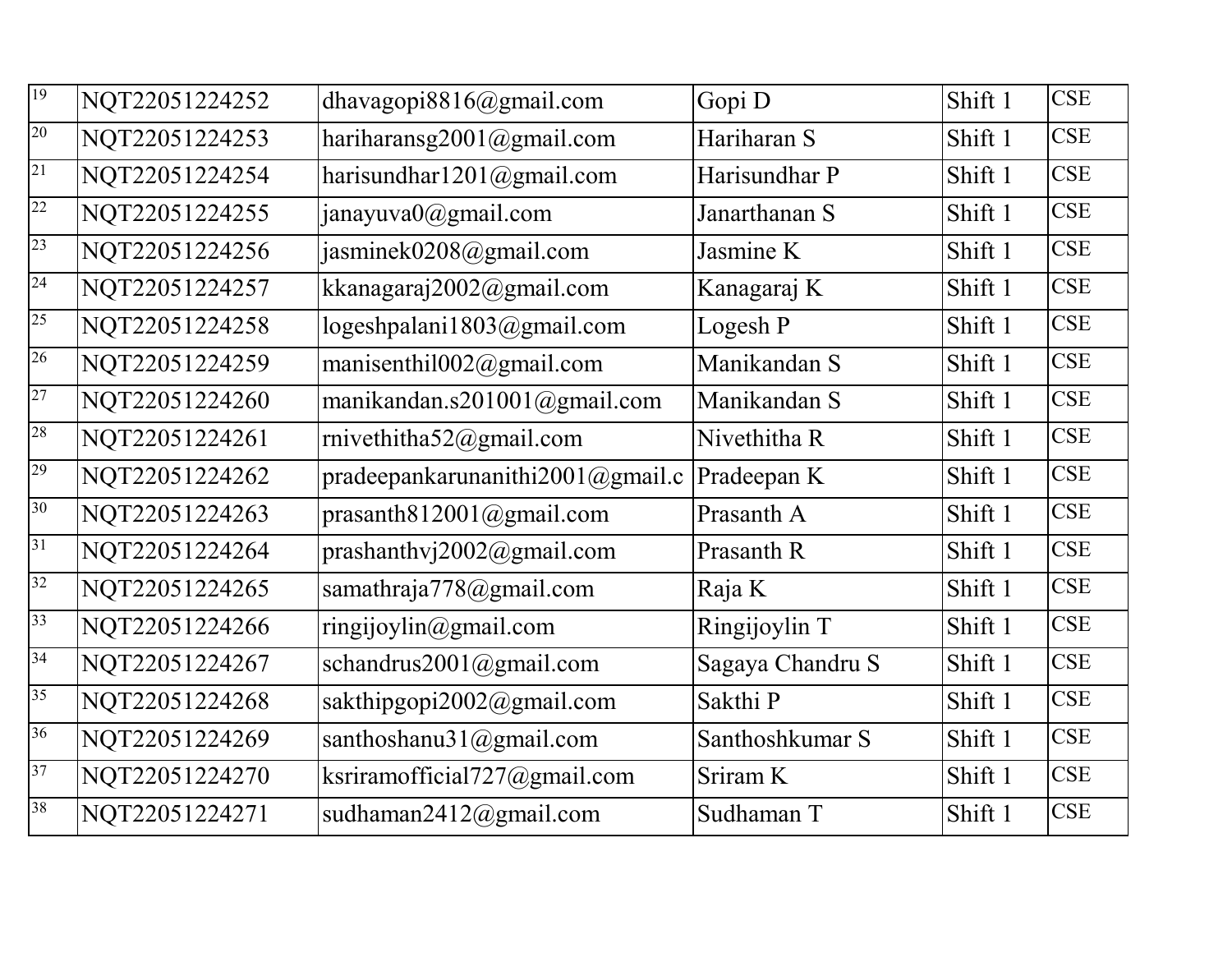| 39 | NQT22051224272 | sushmitham $0306$ @gmail.com    | Sushmitha S M     | Shift 1 | <b>CSE</b> |
|----|----------------|---------------------------------|-------------------|---------|------------|
| 40 | NQT22051224273 | swathi200255@gmail.com          | Swathi V          | Shift 1 | <b>CSE</b> |
| 41 | NQT22051224274 | thambidurai1604@gmail.com       | Thambidurai C     | Shift 1 | <b>CSE</b> |
| 42 | NQT22051224275 | thamizharasan3218@gmail.com     | Thamizharasan R   | Shift 1 | <b>CSE</b> |
| 43 | NQT22051224276 | thamizhappu042002@gmail.com     | Thamizhvendhan G  | Shift 1 | <b>CSE</b> |
| 44 | NQT22051224277 | Vigneshb2001bv@gmail.com        | Vignesh B         | Shift 1 | <b>CSE</b> |
| 45 | NQT22051224278 | yogi17580@gmail.com             | Yogesh K          | Shift 1 | <b>CSE</b> |
| 46 | NQT22051224279 | yuva56431@gmail.com             | Yuvaraj N         | Shift 1 | <b>CSE</b> |
| 47 | NQT22051224280 | therijeeva $72$ @gmail.com      | Jeeva P           | Shift 1 | <b>CSE</b> |
| 48 | NQT22051224281 | aakashkumar007007@gmail.com     | Aakash Kumar Rmr  | Shift 1 | <b>ECE</b> |
| 49 | NQT22051224282 | abiguru003@gmail.com            | Abirameswari G    | Shift 1 | <b>ECE</b> |
| 50 | NQT22051224283 | aishwaryakrishnan2002@gmail.com | Aishwarya K       | Shift 1 | <b>ECE</b> |
| 51 | NQT22051224284 | amirthavarshan2001@gmail.com    | Amirtha Varshan K | Shift 1 | <b>ECE</b> |
| 52 | NQT22051224285 | aravind2001mk@gmail.com         | Aravind M         | Shift 1 | <b>ECE</b> |
| 53 | NQT22051224286 | kpmaswin7@gmail.com             | Aswinkumar I      | Shift 1 | <b>ECE</b> |
| 54 | NQT22051224287 | dharani2002.e@gmail.com         | Dharani E         | Shift 1 | <b>ECE</b> |
| 55 | NQT22051224288 | dhayanidhiv07@gmail.com         | Dhayanidhi V      | Shift 1 | <b>ECE</b> |
| 56 | NQT22051224289 | sdhivyasdhivya226@gmail.com     | Dhivya S          | Shift 1 | <b>ECE</b> |
| 57 | NQT22051224290 | ezhilmathyguna2001@gmail.com    | Ezhilmathi G      | Shift 1 | <b>ECE</b> |
| 58 | NQT22051224291 | gowthamkolanji2002@gmail.com    | Gowtham K         | Shift 1 | <b>ECE</b> |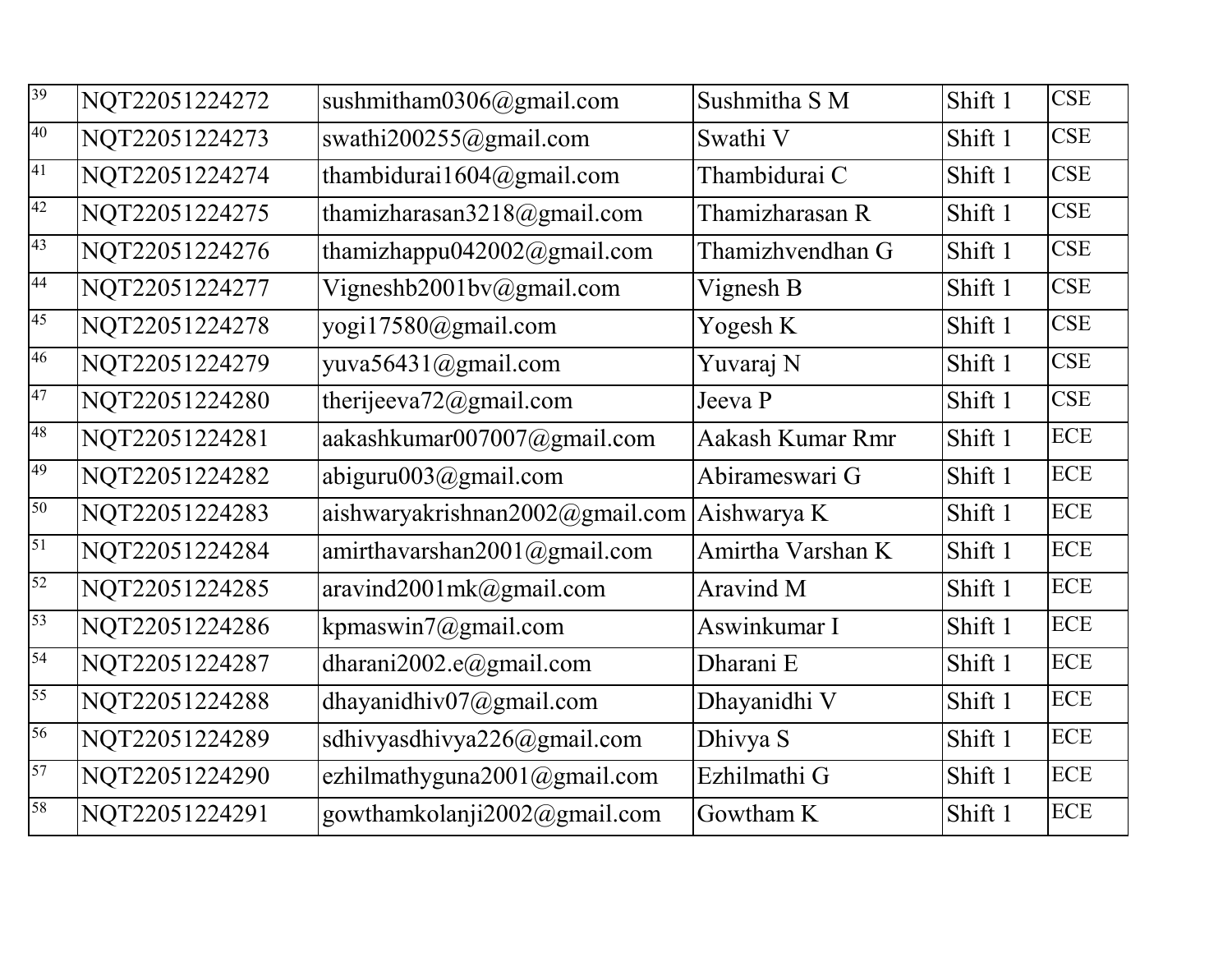| 59 | NQT22051224292 | habinayaramraj06@gmail.com          | Habinaya R           | Shift 1 | <b>ECE</b> |
|----|----------------|-------------------------------------|----------------------|---------|------------|
| 60 | NQT22051224293 | ilakiyalearner@gmail.com            | Ilakiya M            | Shift 1 | <b>ECE</b> |
| 61 | NQT22051224294 | josha4198@gmail.com                 | Infantjoshua A       | Shift 1 | <b>ECE</b> |
| 62 | NQT22051224295 | kalaisudha01@gmail.com              | Kalaiselvi G         | Shift 1 | <b>ECE</b> |
| 63 | NQT22051224296 | karthiswarna2018@gmail.com          | Karthikeyan T        | Shift 1 | <b>ECE</b> |
| 64 | NQT22051224297 | arthikeerthana2002@gmail.com        | Keerthana S          | Shift 1 | <b>ECE</b> |
| 65 | NQT22051224298 | ksenthil6798@gmail.com              | Kirthick             | Shift 1 | <b>ECE</b> |
| 66 | NQT22051224299 | mahalaksh2610@gmail.com             | Mahalakshmi M        | Shift 1 | <b>ECE</b> |
| 67 | NQT22051224300 | mabikandan22@gmail.com              | Manikandan P         | Shift 1 | <b>ECE</b> |
| 68 | NQT22051224301 | mohamediliyaz20@gmail.com           | Mohamed Iliyaz S     | Shift 1 | <b>ECE</b> |
| 69 | NQT22051224302 | naveenrajj3@gmail.com               | Naveenraj N          | Shift 1 | <b>ECE</b> |
| 70 | NQT22051224303 | padmasree152001@gmail.com           | Padmasree I          | Shift 1 | <b>ECE</b> |
| 71 | NQT22051224304 | velayuthamramapavithra $@g$ mail.co | Pavithra V           | Shift 1 | <b>ECE</b> |
| 72 | NQT22051224305 | pharamithaamirtha@gmail.com         | Pharamitha Amirtha Y | Shift 1 | <b>ECE</b> |
| 73 | NQT22051224306 | prabav798@gmail.com                 | Prabavathi S         | Shift 1 | <b>ECE</b> |
| 74 | NQT22051224307 | prasanna.mucev@gmail.com            | Prasanna M           | Shift 1 | <b>ECE</b> |
| 75 | NQT22051224308 | priya2002july@gmail.com             | Priyanga M           | Shift 1 | <b>ECE</b> |
| 76 | NQT22051224309 | priyankakannan15102001@gmail.c      | Priyanka K           | Shift 1 | <b>ECE</b> |
| 77 | NQT22051224310 | ammuraags03@gmail.com               | Raagavi Selvakumar S | Shift 1 | <b>ECE</b> |
| 78 | NQT22051224311 | ragulanad77@gmail.com               | Ragul P              | Shift 1 | <b>ECE</b> |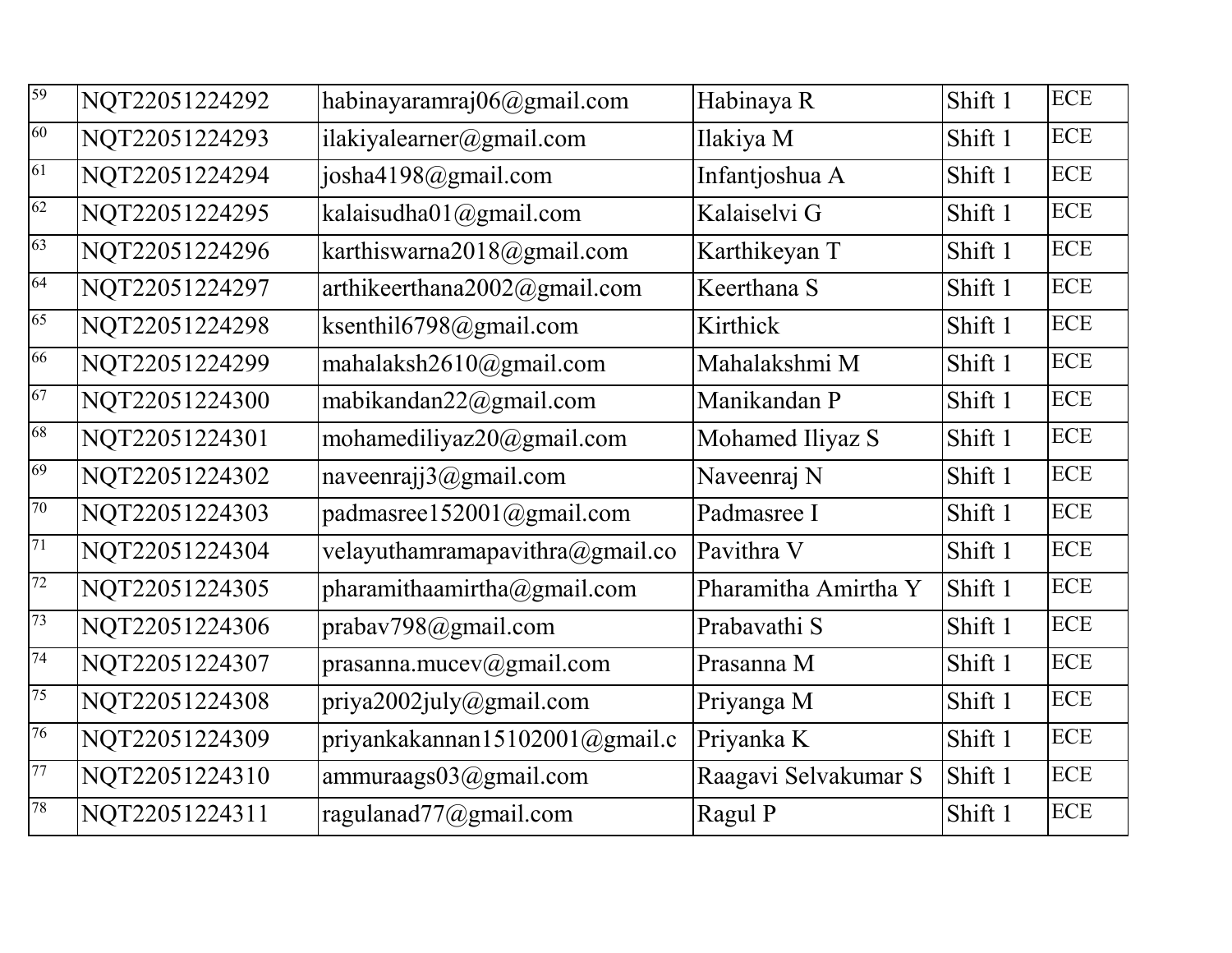| 79 | NQT22051224312 | rajisivark@gmail.com            | Rajalakshmi S     | Shift 1 | <b>ECE</b> |
|----|----------------|---------------------------------|-------------------|---------|------------|
| 80 | NQT22051224313 | sgsam $07$ @gmail.com           | Samraj S          | Shift 1 | <b>ECE</b> |
| 81 | NQT22051224314 | sarumathisankar $01$ @gmail.com | Sarumathi S       | Shift 1 | <b>ECE</b> |
| 82 | NQT22051224315 | sathishpalani409@gmail.com      | Sathishkumar G    | Shift 1 | <b>ECE</b> |
| 83 | NQT22051224316 | rockatheaven@gmail.com          | Shamaheshkar S    | Shift 1 | <b>ECE</b> |
| 84 | NQT22051226747 | thapashvin007@gmail.com         | Thapashvin R      | Shift 1 | <b>CSE</b> |
| 85 | NQT22051226770 | ananthdeena@gmail.com           | Dheenathayalan A  | Shift 1 | <b>CSE</b> |
| 86 | NQT22051226800 | bpriyadharshinivpm@gmail.com    | Priya Dharshini B | Shift 1 | <b>CSE</b> |
| 87 | NQT22051227018 | iirfanalibaig@gmail.com         | Irfan Ali Baig S  | Shift 1 | <b>CSE</b> |
| 88 | NQT22051227204 | kskkrishnan2001@gmail.com       | Krishnakumar K    | Shift 1 | <b>CSE</b> |
| 89 | NQT22051227205 | svijay01011998@gmail.com        | Vijay S           | Shift 1 | <b>CSE</b> |
| 90 | NQT2010376974  | ramananveera $2@g$ mail.com     | Ramanan           | Shift 1 | <b>CSE</b> |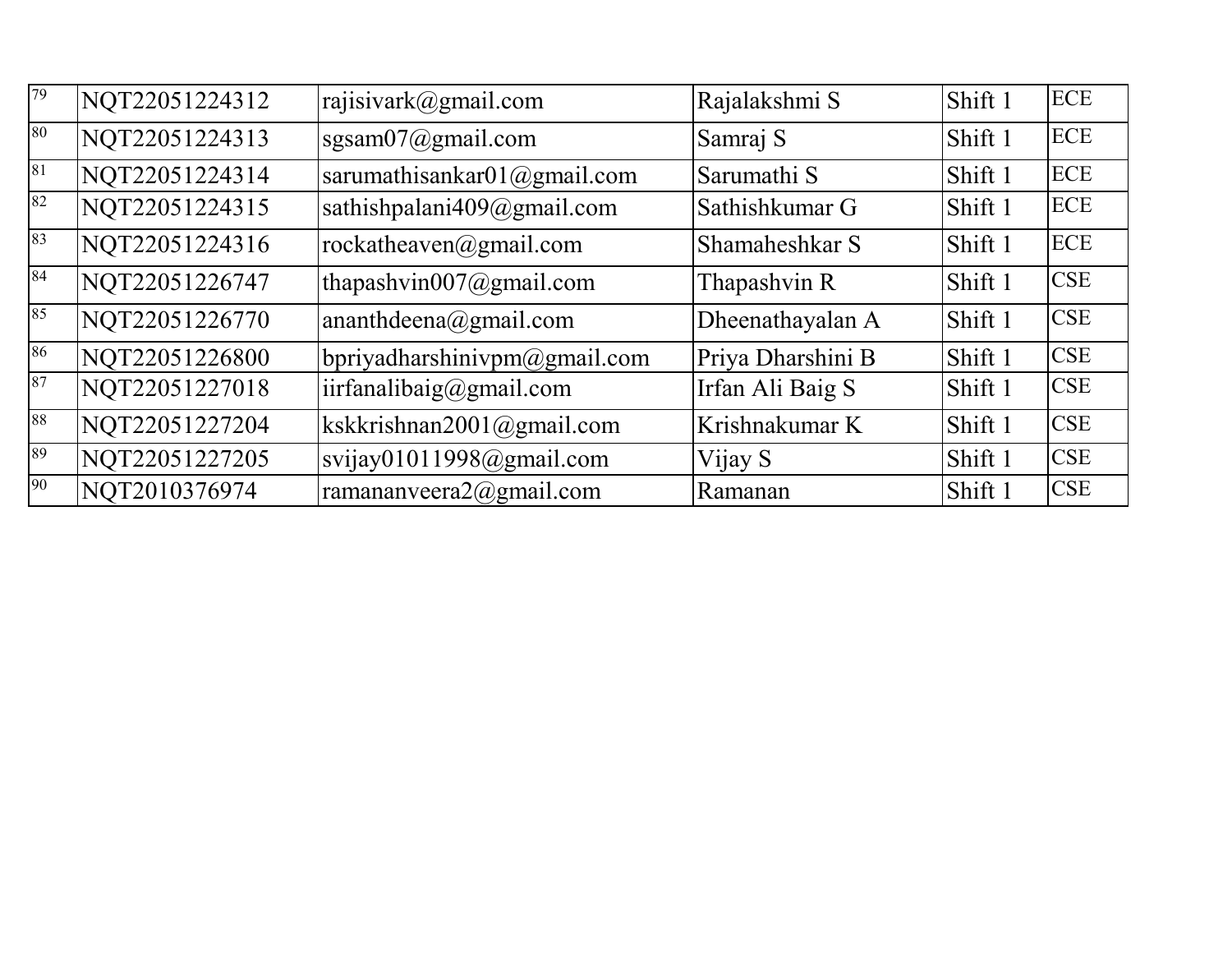|                         | UNIVERSITY COLLEGE OF ENGINEERING VILLUPURAM |                                                      |                      |              |            |  |
|-------------------------|----------------------------------------------|------------------------------------------------------|----------------------|--------------|------------|--|
|                         |                                              | TCS iON Pre-Screening NQT (Shift-2: 12.30 pm to 2.30 |                      | pm)          |            |  |
| <b>SI.N</b>             | <b>NQT Registration</b>                      | <b>Email Id</b>                                      | <b>Display Name</b>  | <b>Shift</b> | Dept       |  |
|                         | NQT22051224317                               | mailforshanmugam@gmail.com                           | Shanmugasundaram S   | Shift 2      | <b>ECE</b> |  |
| $\overline{c}$          | NQT22051224318                               | sivarocky8055@gmail.com                              | Siva D               | Shift 2      | <b>ECE</b> |  |
| $\overline{\mathbf{3}}$ | NQT22051224319                               | sivasankarisankar68@gmail.com                        | Sivasankari S        | Shift 2      | <b>ECE</b> |  |
| $\overline{a}$          | NQT22051224320                               | $sri.4575672$ @gmail.com                             | Srija S              | Shift 2      | <b>ECE</b> |  |
| $\overline{\mathbf{5}}$ | NQT22051224321                               | srinathsri $2k2@g$ mail.com                          | Sri Nath P           | Shift 2      | <b>ECE</b> |  |
| $\vert 6 \vert$         | NQT22051224322                               | sekarmariyammal143@gmail.com                         | Subash S             | Shift 2      | <b>ECE</b> |  |
| $\overline{7}$          | NQT22051224323                               | Subhasribiew2002@gmail.com                           | Subhasri K           | Shift 2      | <b>ECE</b> |  |
| $\,8$                   | NQT22051224324                               | sudharsansudhar044@gmail.com                         | Sudharsan P          | Shift 2      | <b>ECE</b> |  |
| $\overline{9}$          | NQT22051224325                               | suruthi $16052002$ @gmail.com                        | Suruthi R            | Shift 2      | <b>ECE</b> |  |
| 10                      | NQT22051224326                               | Swetha2002al@gmail.com                               | Swetha T             | Shift 2      | <b>ECE</b> |  |
| 11                      | NQT22051224327                               | venkatg2411@gmail.com                                | Venkatesh G          | Shift 2      | <b>ECE</b> |  |
| 12                      | NQT22051224328                               | vihasriee20@gmail.com                                | Viha Aswinesriee Smr | Shift 2      | <b>ECE</b> |  |
| $\overline{13}$         | NQT22051224329                               | mpprk431391@gmail.com                                | Prakash M            | Shift 2      | <b>ECE</b> |  |
| 14                      | NQT22051224330                               | balamurgan19995@gmail.com                            | Balamurugan S        | Shift 2      | <b>ECE</b> |  |
| 15                      | NQT22051224331                               | vinomyp@gmail.com                                    | Vinoth S             | Shift 2      | <b>ECE</b> |  |
| 16                      | NQT22051224332                               | vivekakarpagamnatesan@gmail.co                       | Viveka Rajam Kn      | Shift 2      | <b>ECE</b> |  |
| 17                      | NQT22051224333                               | vishwanath.r8082742@gmail.com                        | Vishwanath R         | Shift 2      | ECE        |  |
| 18                      | NQT22051224334                               | ssuba6290@gmail.com                                  | Subalakshmi U        | Shift 2      | <b>ECE</b> |  |
| 19                      | NQT22051224335                               | adenosinetp10@gmail.com                              | Aadhavan P           | Shift 2      | IT         |  |
| $20\,$                  | NQT22051224336                               | doraakshaya65@gmail.com                              | Akshaya N            | Shift 2      | IT         |  |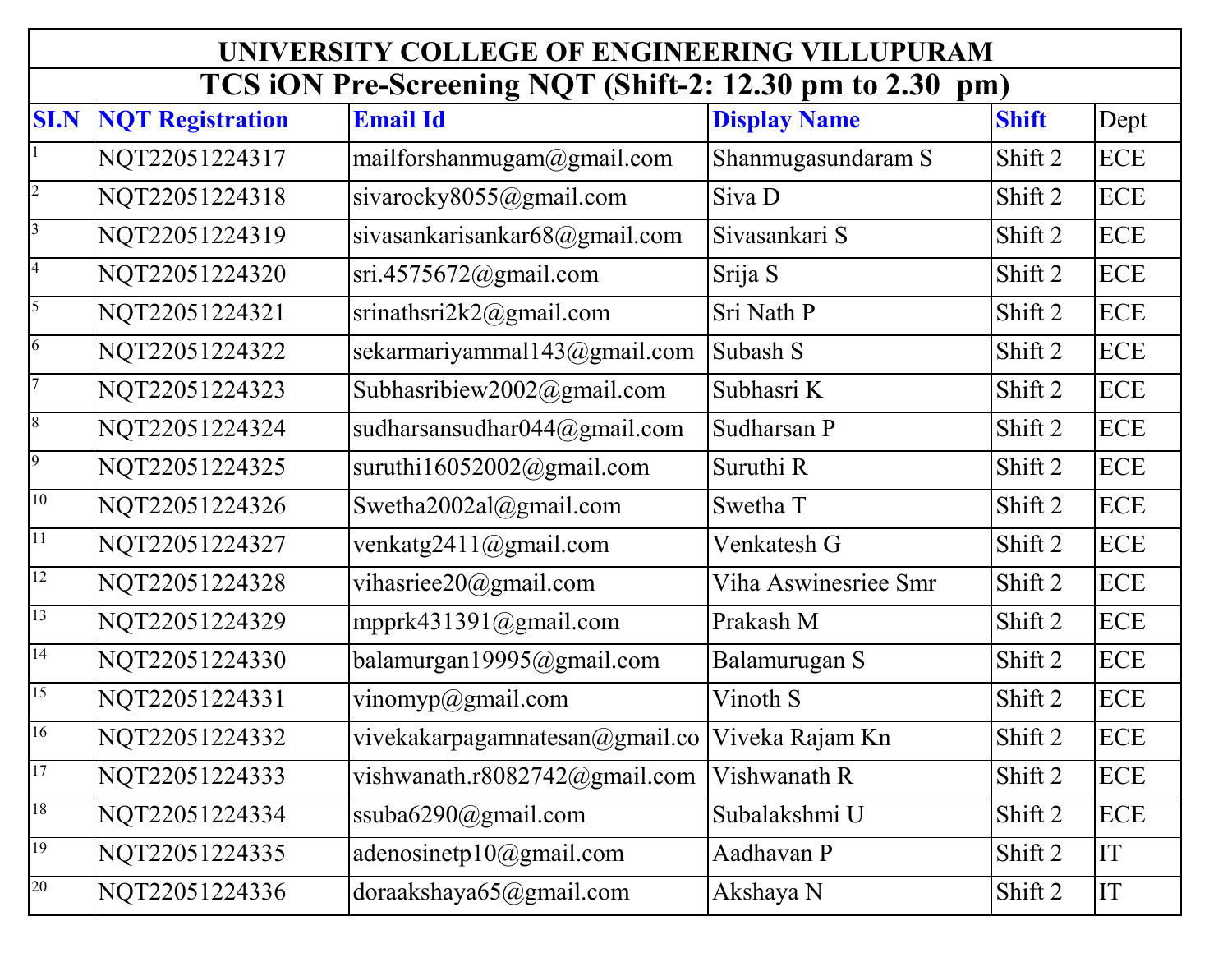| $\overline{21}$ | NQT22051224337 | Akshayanagarajan5094@gmail.co                           | Akshaya E     | Shift 2 | IT |
|-----------------|----------------|---------------------------------------------------------|---------------|---------|----|
| $\overline{22}$ | NQT22051224338 | arunachandru28@gmail.com                                | Aruneshwari S | Shift 2 | IT |
| 23              | NQT22051224339 | ak818444@gmail.com                                      | Arunkumar A   | Shift 2 | IT |
| 24              | NQT22051224340 | eashok937@gmail.com                                     | Ashok E       | Shift 2 | IT |
| 25              | NQT22051224341 | bhavanipandiyan2001@gmail.com                           | Bhavani P     | Shift 2 | IT |
| 26              | NQT22051224342 | chandrukpm9626@gmail.com                                | Chandru S     | Shift 2 | IT |
| 27              | NQT22051224343 | chozharajan20112001@gmail.com                           | Chozharajan M | Shift 2 | IT |
| 28              | NQT22051224344 | mddavid2500@gmail.com                                   | David M       | Shift 2 | IT |
| 29              | NQT22051224345 | deepasrik0306@gmail.com                                 | Deepasri K    | Shift 2 | IT |
| 30              | NQT22051224346 | ndhanraj2001@gmail.com                                  | Dhanraj N     | Shift 2 | IT |
| 31              | NQT22051224347 | divyajohnson88227@gmail.com                             | Divya J       | Shift 2 | IT |
| $\overline{32}$ | NQT22051224348 | r.hariravi2019@gmail.com                                | Hari R        | Shift 2 | IT |
| 33              | NQT22051224349 | hariharant1310 $@g$ mail.com                            | Hariharan T   | Shift 2 | IT |
| 34              | NQT22051224350 | jafrim2001@gmail.com                                    | Jafrimelba W  | Shift 2 | IT |
| 35              | NQT22051224351 | kaushikakala2002@gmail.com                              | Kaushika P    | Shift 2 | IT |
| 36              | NQT22051224352 | kavikamu05@gmail.com                                    | Kaviya B      | Shift 2 | IT |
| 37              | NQT22051224353 | kaviyasep20@gmail.com                                   | Kaviya K T    | Shift 2 | IT |
| 38              | NQT22051224354 | kuberanvenkatesh3@gmail.com                             | Kuberan V     | Shift 2 | IT |
| 39              | NQT22051224355 | manojkumarkalivarathangl $(\omega)$ gmail  Manojkumar K |               | Shift 2 | IT |
| 40              | NQT22051224356 | manojlesnar $7$ @gmail.com                              | Manojkumar G  | Shift 2 | IT |
| 41              | NQT22051224357 | maruthang $4@g$ mail.com                                | Maruthan G    | Shift 2 | IT |
| 42              | NQT22051224358 | mothilalk2002@gmail.com                                 | Mothilal K    | Shift 2 | IT |
| 43              | NQT22051224359 | rdmugil98@gmail.com                                     | Mugilan M     | Shift 2 | IT |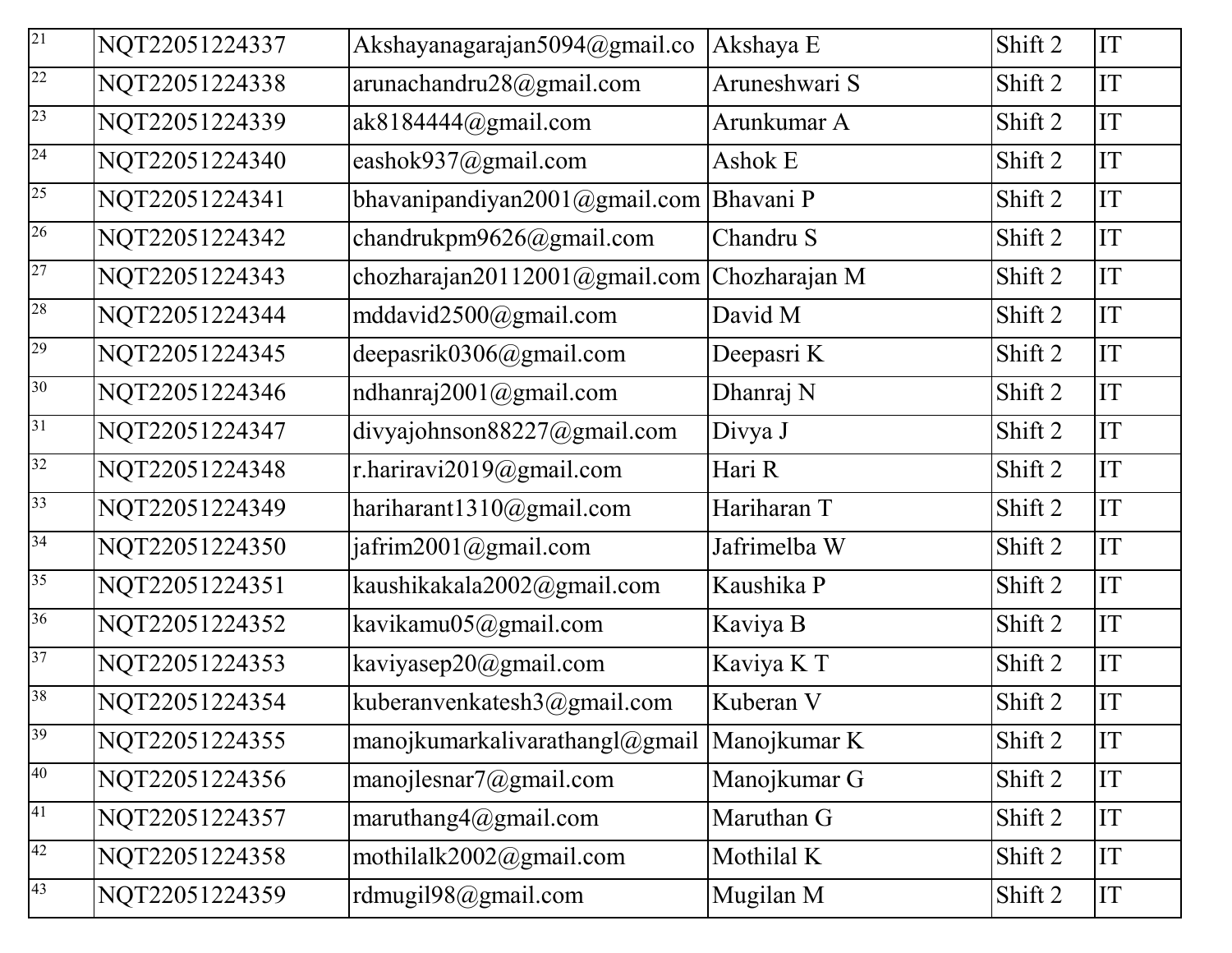| 44 | NQT22051224360 | nanthunaveena $032$ @gmail.com                    | Nanthaguru T         | Shift 2 | IT          |
|----|----------------|---------------------------------------------------|----------------------|---------|-------------|
| 45 | NQT22051224361 | murugan.navin.0707@gmail.com                      | Navinkumar M         | Shift 2 | IT          |
| 46 | NQT22051224362 | vpr22502@gmail.com                                | Pazhaniraj V         | Shift 2 | IT          |
| 47 | NQT22051224363 | prashanthpro22@gmail.com                          | Prashanth L          | Shift 2 | IT          |
| 48 | NQT22051224364 | praveenmathi7000@gmail.com                        | Praveen M            | Shift 2 | IT          |
| 49 | NQT22051224365 | praveenvijay140 $@g$ mail.com                     | Praveenkumar S       | Shift 2 | IT          |
| 50 | NQT22051224366 | pravinabdulkalam6@gmail.com                       | Pravinabdulkalam M   | Shift 2 | IT          |
| 51 | NQT22051224367 | pushothaman88@gmail.com                           | Purushothaman R      | Shift 2 | IT          |
| 52 | NQT22051224368 | roshinia466@gmail.com                             | Roshini A            | Shift 2 | IT          |
| 53 | NQT22051224369 | saroarumugam3@gmail.com                           | Sarojini A           | Shift 2 | IT          |
| 54 | NQT22051224370 | sharulathaimman@gmail.com                         | Sharulatha I         | Shift 2 | IT          |
| 55 | NQT22051224371 | shobar $842$ @gmail.com                           | Shobana R            | Shift 2 | IT          |
| 56 | NQT22051224372 | sriharisukumaran05@gmail.com                      | Srihari S            | Shift 2 | IT          |
| 57 | NQT22051224373 | susimnp1155@gmail.com                             | Susindharan Mv       | Shift 2 | IT          |
| 58 | NQT22051224374 | thirulog14@gmail.com                              | Thirulogasanthiran V | Shift 2 | IT          |
| 59 | NQT22051224375 | vetri4723@gmail.com                               | Vetrivel R           | Shift 2 | IT          |
| 60 | NQT22051224376 | 2002vigneshk@gmail.com                            | Vignesh K            | Shift 2 | IT          |
| 61 | NQT22051224377 | yamunamurugan2002@gmail.com                       | Yamuna M             | Shift 2 | IT          |
| 62 | NQT22051224378 | musthapamohamed $92$ @gmail.com Mohamedmusthapa N |                      | Shift 2 | IT          |
| 63 | NQT22051224379 | $ver0369$ @gmail.com                              | Vijay R              | Shift 2 | IT          |
| 64 | NQT22051224380 | asiqahmed $6909@$ gmail.com                       | Syedashikahamed S    | Shift 2 | IT          |
| 65 | NQT22051224381 | abhishekvijayan850@gmail.com                      | Abhishek V           | Shift 2 | <b>MECH</b> |
| 66 | NQT22051224382 | abilashbalaji610@gmail.com                        | Abilash A            | Shift 2 | <b>MECH</b> |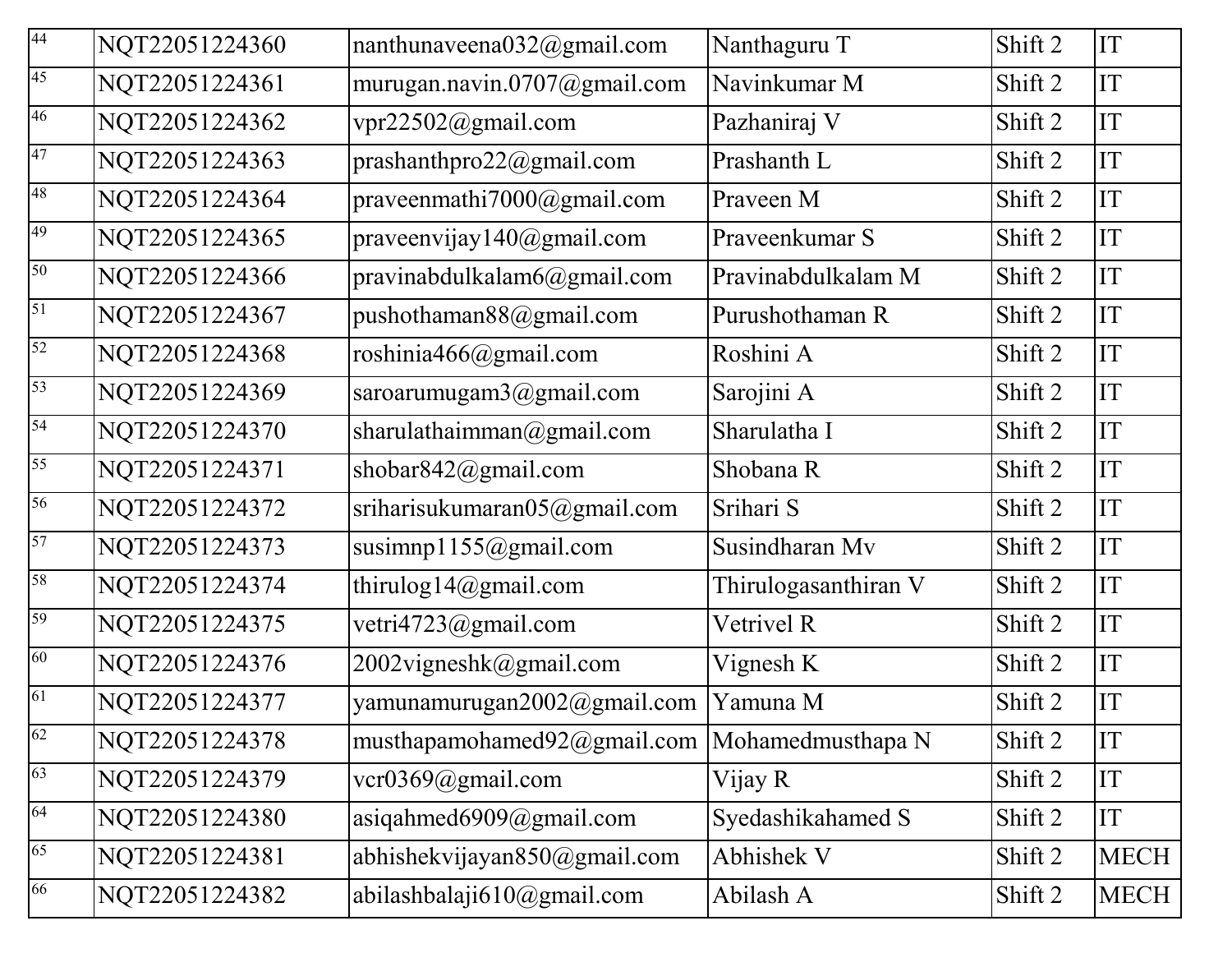| 67     | NQT22051224383 | abilashwilson123@gmail.com    | Abilash W        | Shift 2 | <b>MECH</b> |
|--------|----------------|-------------------------------|------------------|---------|-------------|
| 68     | NQT22051224384 | anbarasan200204@gmail.com     | Anbarasan M      | Shift 2 | <b>MECH</b> |
| 69     | NQT22051224385 | arthikambar@gmail.com         | Arthi K          | Shift 2 | <b>MECH</b> |
| 70     | NQT22051224386 | ak6712148@gmail.com           | Arunkumar V      | Shift 2 | <b>MECH</b> |
| 71     | NQT22051224387 | baranikumar7777@gmail.com     | Baranikumar K    | Shift 2 | <b>MECH</b> |
| 72     | NQT22051224388 | baskarbass257@gmail.com       | Baskar M         | Shift 2 | <b>MECH</b> |
| 73     | NQT22051224389 | sridhayal1312@gmail.com       | Deenadhayalan S  | Shift 2 | <b>MECH</b> |
| 74     | NQT22051224390 | sdhanaraj502@gmail.com        | Dhanaraj S       | Shift 2 | <b>MECH</b> |
| 75     | NQT22051224391 | gowthamanmugi2002@gmail.com   | Gowthaman S      | Shift 2 | <b>MECH</b> |
| 76     | NQT22051224392 | harisubramani27@gmail.com     | Hariprasath S    | Shift 2 | <b>MECH</b> |
| 77     | NQT22051224393 | mailforjaiganesh123@gmail.com | Jaiganesh T      | Shift 2 | <b>MECH</b> |
| 78     | NQT22051224394 | jayaananthan6@gmail.com       | Jayaananthan S   | Shift 2 | <b>MECH</b> |
| 79     | NQT22051224395 | keerthivarmanmmt@gmail.com    | Keerthivarman S  | Shift 2 | <b>MECH</b> |
| $80\,$ | NQT22051224396 | messikiruba18@gmail.com       | Kirubanithi D    | Shift 2 | <b>MECH</b> |
| $81\,$ | NQT22051224397 | kishothmalar $07@g$ mail.com  | Kishothkumar D   | Shift 2 | <b>MECH</b> |
| 82     | NQT22051224398 | gunakumaran319@gmail.com      | Kumaran V        | Shift 2 | <b>MECH</b> |
| 83     | NQT22051224399 | lachaparamaguru@gmail.com     | Lakshmikanthan P | Shift 2 | <b>MECH</b> |
| 84     | NQT22051227206 | nandhiniarru@gmail.com        | Nandhini A       | Shift 2 | IT          |
| 85     | NQT22051227207 | vidyapaja@gmail.com           | Vidya R          | Shift 2 | IT          |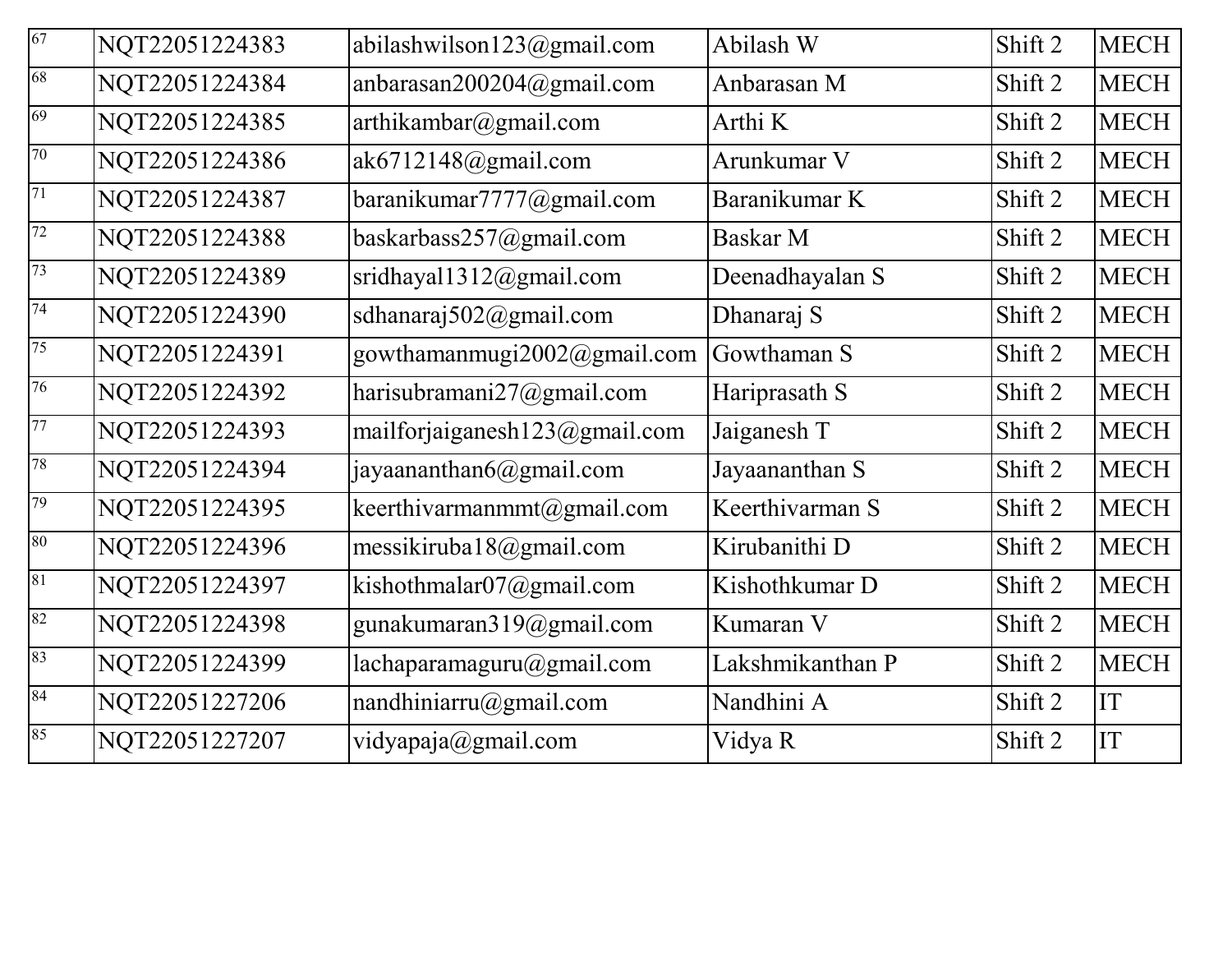# **UNIVERSITY COLLEGE OF ENGINEERING VILLUPURAM TCS iON Pre-Screening NQT (Shift-3: 4.30 pm to 6.30 pm)**

| SI.                      | <b>NQT Registration</b> | <b>Email Id</b>                              | <b>Display Name</b> | <b>Shift</b>  | Dept        |
|--------------------------|-------------------------|----------------------------------------------|---------------------|---------------|-------------|
|                          | <b>NO</b> Number        |                                              |                     | <b>Mappin</b> |             |
|                          | NQT22051224400          | malleshraja75@gmail.com                      | Malleshraja R       | Shift 3       | <b>MECH</b> |
| $\overline{c}$           | NQT22051224401          | balajimohan363@gmail.com                     | Mohan B             | Shift 3       | <b>MECH</b> |
| $\overline{\mathbf{3}}$  | NQT22051224402          | gmohanraj $751$ @gmail.com                   | Mohanraj G          | Shift 3       | <b>MECH</b> |
| $\overline{\mathcal{A}}$ | NQT22051224403          | moovendhanjambai $(\partial \text{gmail.c})$ | Moovendhan R        | Shift 3       | <b>MECH</b> |
| 5                        | NQT22051224404          | mahimugil $06@g$ mail.com                    | Mugilan D           | Shift 3       | <b>MECH</b> |
| $\overline{6}$           | NQT22051224405          | sivamurugansb@gmail.com                      | Murugan B           | Shift 3       | <b>MECH</b> |
| $\overline{7}$           | NQT22051224406          | kuttynaveen658@gmail.com                     | Naveenkumar K       | Shift 3       | <b>MECH</b> |
| 8                        | NQT22051224407          | nk2913999@gmail.com                          | Naveenkumar P       | Shift 3       | <b>MECH</b> |
| 9                        | NQT22051224408          | nehruakash10@gmail.com                       | Nehruakash E        | Shift 3       | <b>MECH</b> |
| $10\,$                   | NQT22051224409          | adhiram89@gmail.com                          | Parasuraman A       | Shift 3       | <b>MECH</b> |
| 11                       | NQT22051224410          | prasannahari $313@g$ mail.com                | Prasanna K          | Shift 3       | <b>MECH</b> |
| 12                       | NQT22051224411          | jeevasekar60@gmail.com                       | Prasanth S          | Shift 3       | <b>MECH</b> |
| 13                       | NQT22051224412          | praveensekarabc1@gmail.co                    | Prayeen Kumar S     | Shift 3       | <b>MECH</b> |
| 14                       | NQT22051224413          | rajganeshtpm@gmail.com                       | Rajaganesh R        | Shift 3       | <b>MECH</b> |
| $\overline{15}$          | NQT22051224414          | dramamoorthipriya@gmail.co                   | Ramamoorthi D       | Shift 3       | <b>MECH</b> |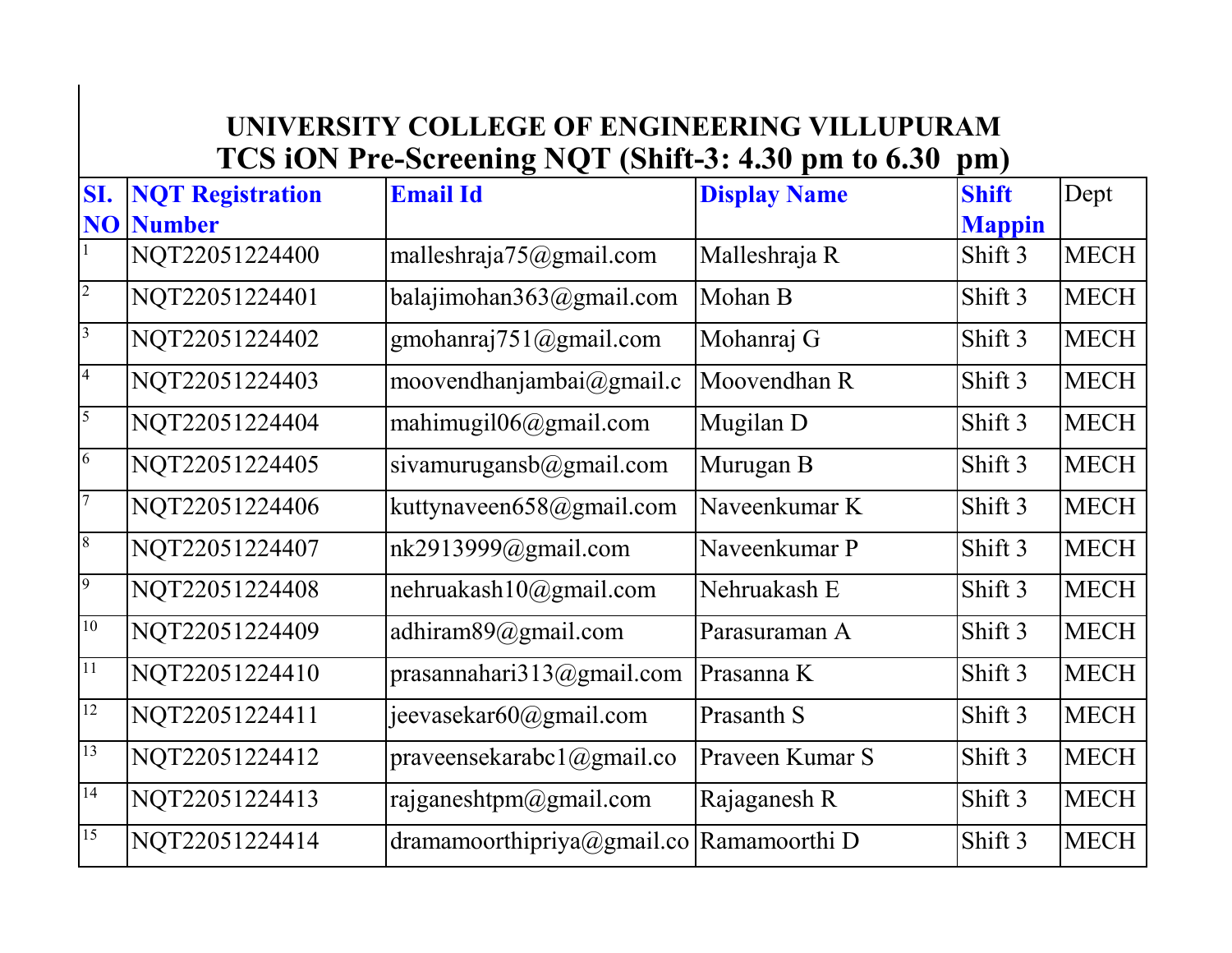| 16 | NQT22051224415 | settusettu789@gmail.com       | Ramanan S          | Shift 3 | <b>MECH</b> |
|----|----------------|-------------------------------|--------------------|---------|-------------|
| 17 | NQT22051224416 | ramprasath1842001@gmail.c     | Ramprasath M       | Shift 3 | <b>MECH</b> |
| 18 | NQT22051224417 | rumanshakir028@gmail.com      | Rumanfazalshakir G | Shift 3 | <b>MECH</b> |
| 19 | NQT22051224418 | senthilkumar9489610857@g      | Senthilkumar V     | Shift 3 | <b>MECH</b> |
| 20 | NQT22051224419 | ssvel $456$ @gmail.com        | Singaravel S       | Shift 3 | <b>MECH</b> |
| 21 | NQT22051224420 | srivishnuprakash2002@gmail    | Sri Vishnu P       | Shift 3 | <b>MECH</b> |
| 22 | NQT22051224421 | vsujith0306@gmail.com         | Sujith V           | Shift 3 | <b>MECH</b> |
| 23 | NQT22051224422 | sultanshareef1010@gmail.co    | Sultanshareef M    | Shift 3 | <b>MECH</b> |
| 24 | NQT22051224423 | suryasudha54321@gmail.com     | Surya R            | Shift 3 | <b>MECH</b> |
| 25 | NQT22051224424 | roysuri2001@gmail.com         | Surya B            | Shift 3 | <b>MECH</b> |
| 26 | NQT22051224425 | mail4tamilm@gmail.com         | Tamilarasan M      | Shift 3 | <b>MECH</b> |
| 27 | NQT22051224426 | venkateshvenkat2468@gmail.    | Venkatesh S        | Shift 3 | <b>MECH</b> |
| 28 | NQT22051224427 | vignesharumugam1806@gma       | Vignesh A          | Shift 3 | <b>MECH</b> |
| 29 | NQT22051224428 | veluvignesh1642002@gmail.     | Vignesh V          | Shift 3 | <b>MECH</b> |
| 30 | NQT22051224429 | vishaganazar@gmail.com        | Visagan K          | Shift 3 | <b>MECH</b> |
| 31 | NQT22051224430 | aravinthr673@gmail.com        | Aravinth           | Shift 3 | <b>MECH</b> |
| 32 | NQT22051224431 | sureshgunal $12001$ @gmail.co | Gunasekaran S      | Shift 3 | <b>MECH</b> |
| 33 | NQT22051224432 | ramkumarbalu470@gmail.co      | Ramkumar           | Shift 3 | <b>MECH</b> |